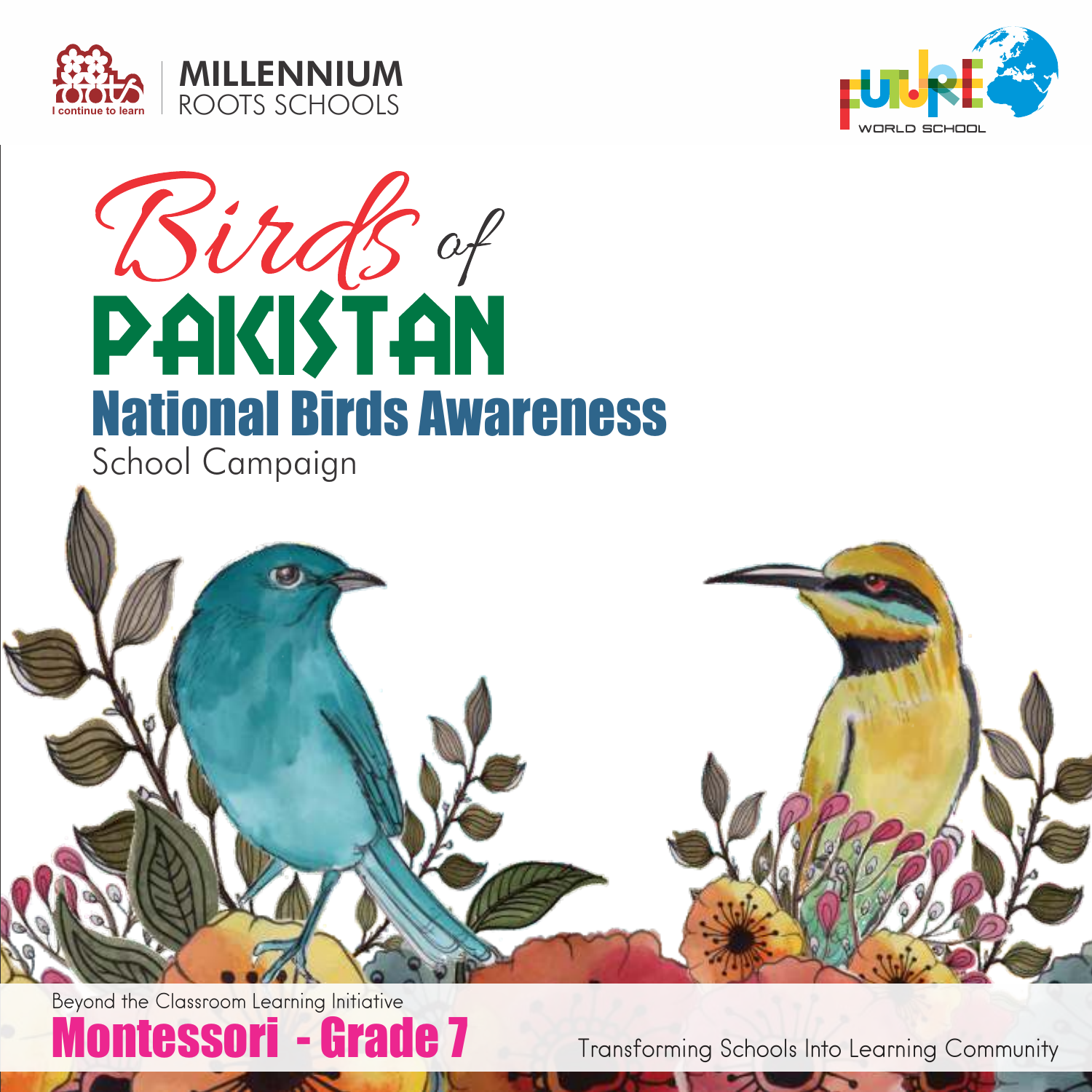# Birds of

### PIGEON

It belongs to the dove family, and has a plump body and large flight muscles in its chest. In the past it was served as food and carried messages. Of its 300 varieties several are found almost everywhere in this country.

It has shortly sturdy legs and a soft plumage with a small head, a large breast bone and a stocky build. It is a symbol of peace. Has been used as pet and food both. It meets regarded as remedy for paralytic ailmen.

### It comes in many exotic colors **PARROT**

but the green parrot is common place. With over 300 species it friendly behavior. particularly the love birds i.e. budgerigars mimic a few words after they are taught to do so. In the wild they accept a leader and obey its commands. Most of them do a lot of talking among themselves. A sizeable number is exported. It is joy to keep them.

#### MYNA A noisy bird related to the

starling. Talking mynas are kept as pets. They imitate the human voice and can sing, talk and whistle. Of the 12 spices 8 are found in Pakistan. One of the country's most popular and talked about birds.



The cuckoo is a slender bird, there are about 150 spieces, many of them of whom lay their eggs in other birds' nests, which are then hatched and their young care by other birds. Interesting, isn't it!.

### NIGHTINGALI

A small reddish brown migratory bird famed for its melodious voice. It lives mainly on insects. It hops rapidly along the ground and then stands motionless as if listening intently.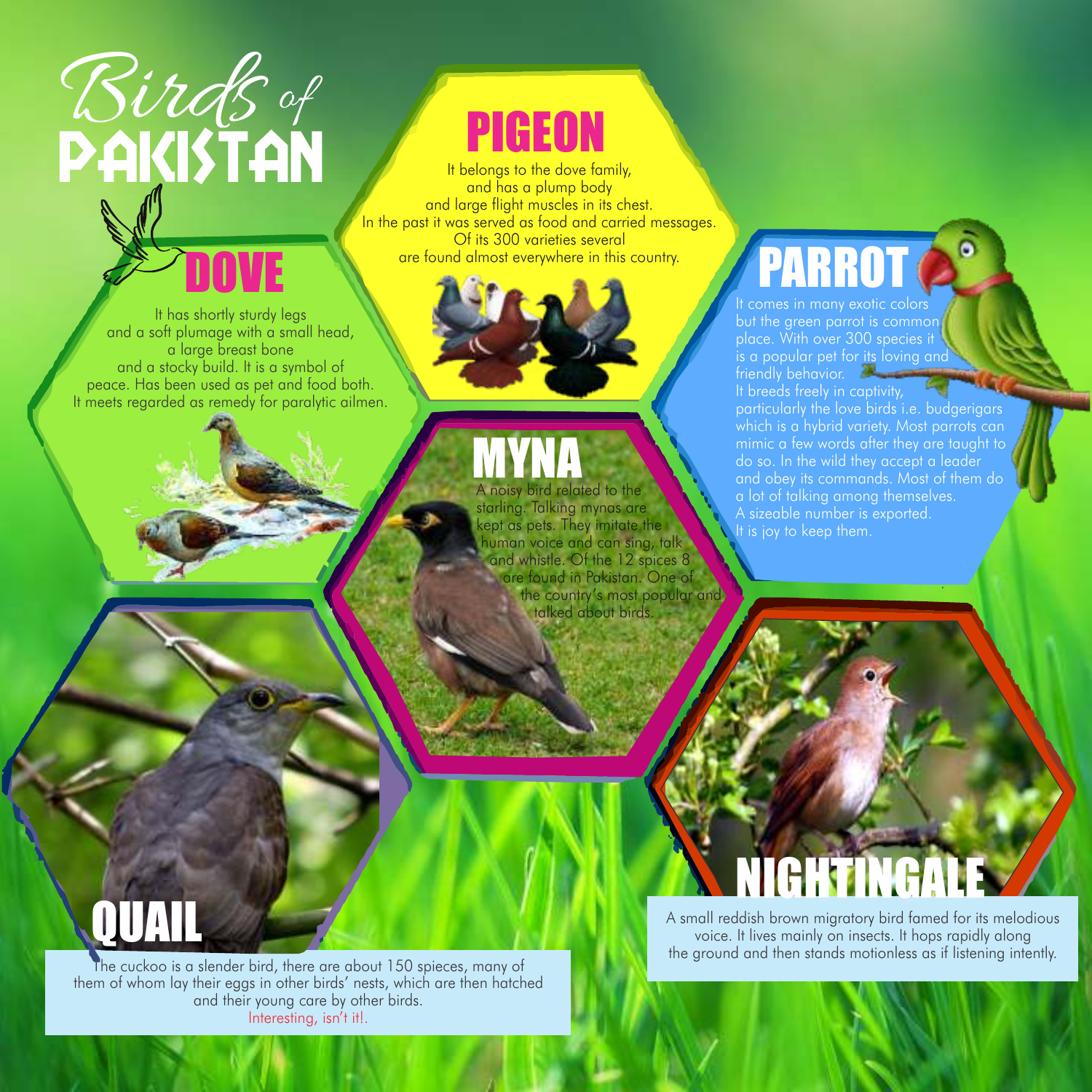### **CROW**

The crow has glossy black feather. Bristly feathers cover the nostrils and the base of the beak.A scavenger with a keen hearing and a sharp eyesight, it eats spiders, worms, small birds, rodents, eggs, the flesh of dead animals, and our leftovers. A highly communicative and friendly bird keeping a safe distance, though. Its noise and what all it says delights us. **HOOPOE** Side distance, though. Its noise and **PEACOCK** 

A pinkish-brown bird, it has a long hooked bill , curved downwards which it uses skillfully to poke the ground or tree barks to find insect and worms. It has a brilliant, conspicuous crest on its head. It gets its head. It gets name from its loud whooping cry.

### EAGLE

Once abundant, eagles are fast becoming rare and face extinction. It is a large predatory bird having become a symbol of power, courage and immortality since ancient times. Birds with wing spans of 6 feet were common once but are now difficult to find due to loss of habitat and other factors.

### THRUS

A medium size song bird much like a sparrow although considerably bigger in size. It is a strong fliers and make long migrations.

#### For the owl lovers, many varieties of this bird of prey are available forstudy. It is nocturnal animal, mainly hunting by night. Its appearance-that dish antenna shaped face and large eyes allow it to gather sound from quarry hiding deep in burrows dug in snow. Likes to live away from inhabited areas. An absolute marvelous bird, but makes one sweer before allowing a good look at itself!

Because of noticeable conservation effort, this majestic bird has a sizeable population in two major places: parts of bird which needs no introduction, it is a great dancer too. It loves rain and clouds.

insects.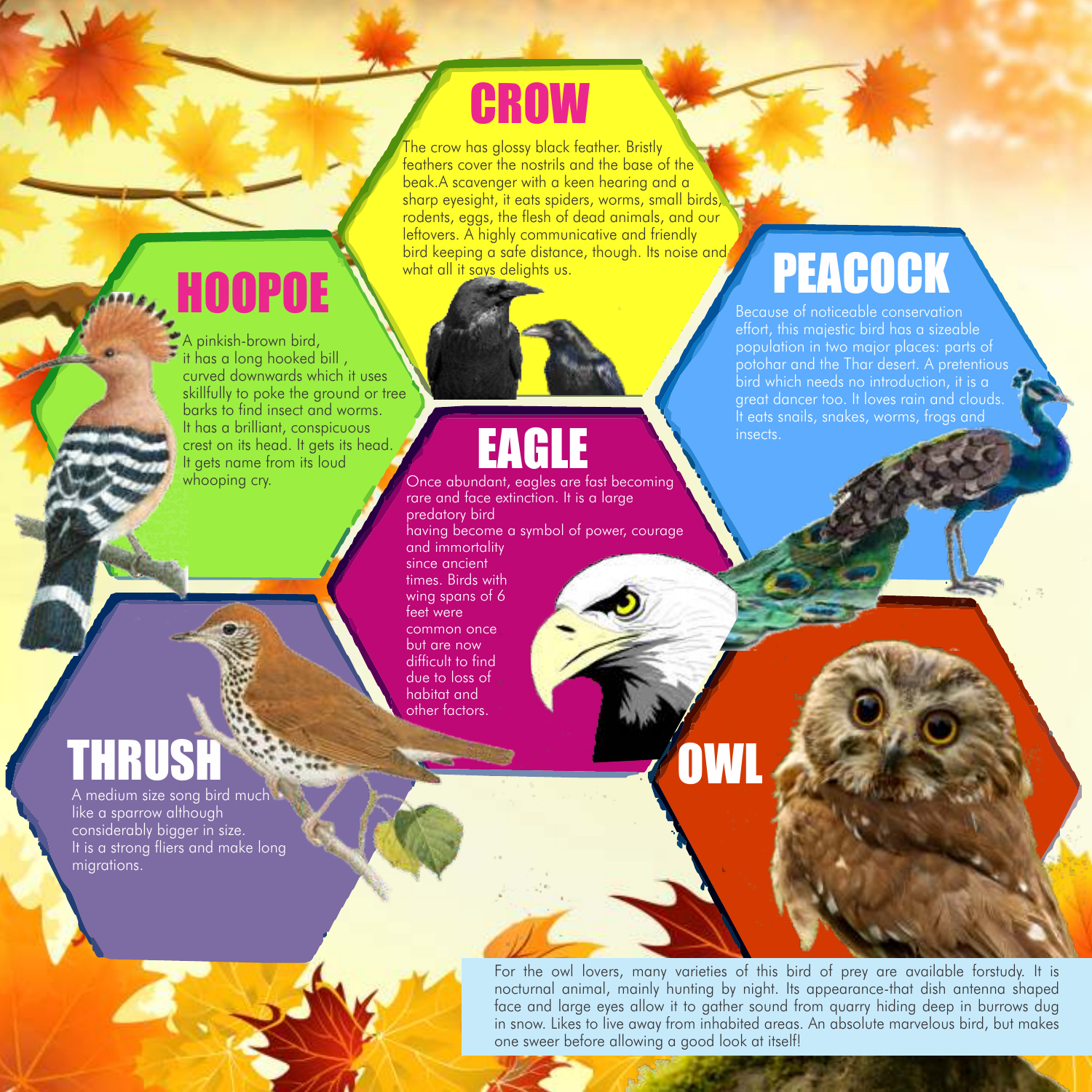## **Birds of ACTIVITI** Montessori - Grade 7

### **MATCH IT MATCH IT Match the number and name it**

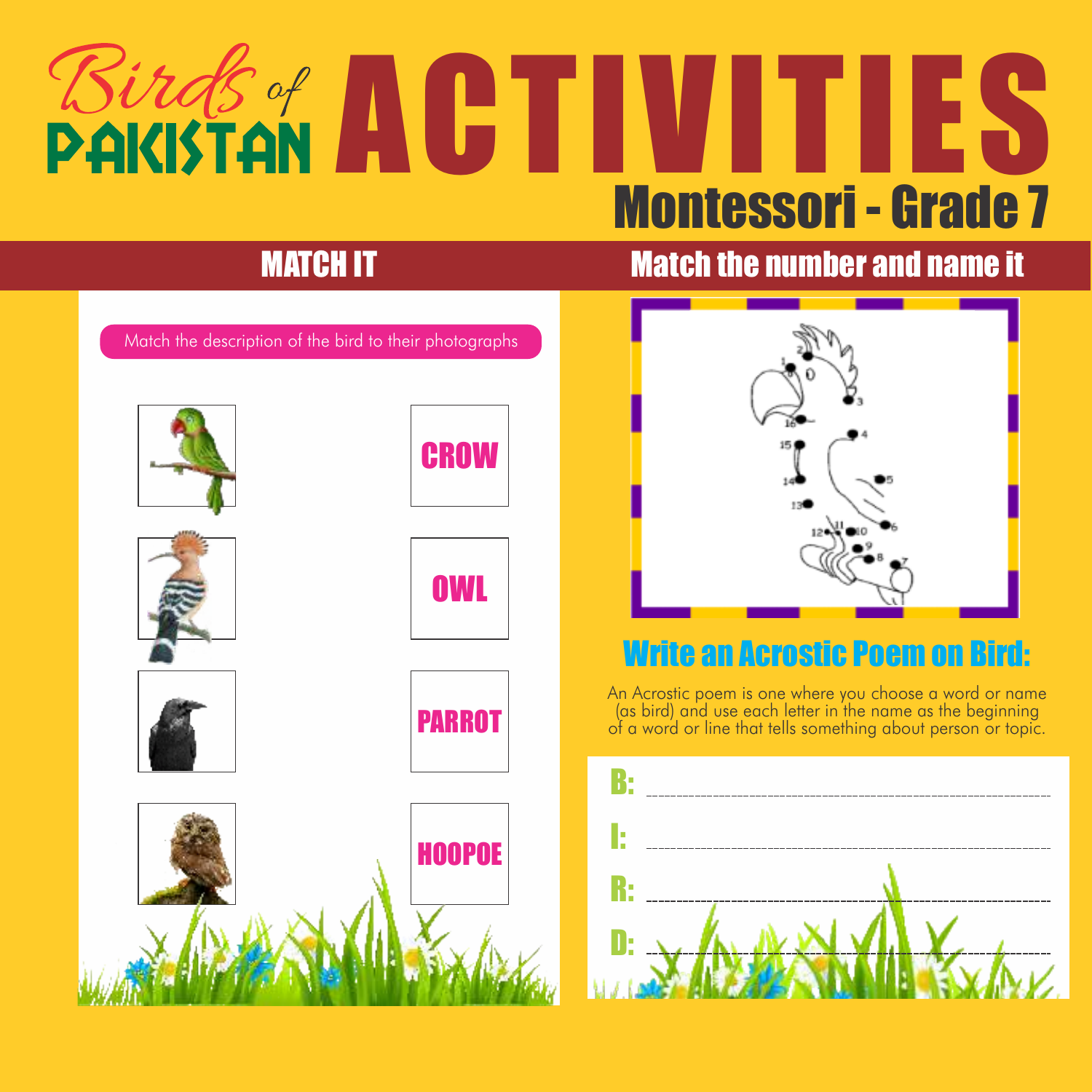There are two major reasons why a large variety of birds, in great numbers, fill our empty skies, as well as the meadows, rivers and canal banks, bogs, lakes, forests, savannah and the grassy plains; marshlands and mangrove, mountain sides and those peripheries of towns and villages.

They are all over the place. Those perennial, indigenous ones and those visitors that come to roost during our winters, mild by their standards, traveling for thousands of miles to escape from the harsh Siberian and Tibetan winters, only flying back when the Pakistani summer heralds its arrival.

Unfortunate for the birds that despite their compactness and relatively small size and great beauty (and the lax rules that govern our wild life) one of the, i.e. Houbara Bustard is being hunted to extinction with its tormentors not prepared to concede the bird's right to live and procreate peacefully. Of the hundreds of varieties of birds found in Pakistan many are absolutely striking in looks, amazing in colors and the melodious songs they sing. Their very appear invokes in us a strong feeling of love, and a desire to become friendly and forge a close alliance with them. However, their own innate timidity and a profound mistrust and fear of humans, probably because virtually every other animal they encounter, be it a cat, or a dog, or a rat, or, worse still, a snake, they are their enemies, out to catch them or their young, in a grasp from which there is no chance of escape.

Then there are other predatory birds too, which are forever on the prowl for the defenseless bird. Most birds, in any case are, small and frail, their only means of escape being flight, at which they are suitably adept, their confidence born of an ability to fly to safety.

This brings us to the art of adaptation perfected by birds those flying machines par excellence to their habitat, and the natural history that surrounds them.

Their small size and their light bones have played a major role in their survival and proliferation over tens of millions of years. Their birds have several kinds of feathers twist so that they are pushing air backwards and driving the bird's flight. When it is time to land, it uses its wings and tail like a parachute, spreading and pushing them forward to break its momentum.

"Birds watching" is among the least cumbersome of activities.

The simplest, and the earliest baptism in ornithology-plainly speaking, bird watching-may begin in the comfort of one's own home.

Lo and behold! Discovered many wonderful things about the crow and sociable bird. Notably, its timidity giving way to friendliness with those who understand their nature.

For a visitor to this beautiful country with interest in ornithology, the birds offer themselves to observation with a keenness that is hard to replicate in the animal kingdom. Each geographical region has its own varieties which have mastered their habitat like few other animals, despite heavy odds. This includes the coastal areas, the plains, desert and aird zones, reverie delta, forests, mountains and very cold regions of the north. They are all over the place. Generations of these birds have confined themselves to their habitat, rarely moving out. It is a joy to see them at home in their surroundings.

Birds are mankind's companion. They are often kept as pets and have been the subject of many works of art. We read about them in nursery rhymes and they also communicate and they also with people.

But first let us take a look at some of the birds special to Pakistan.